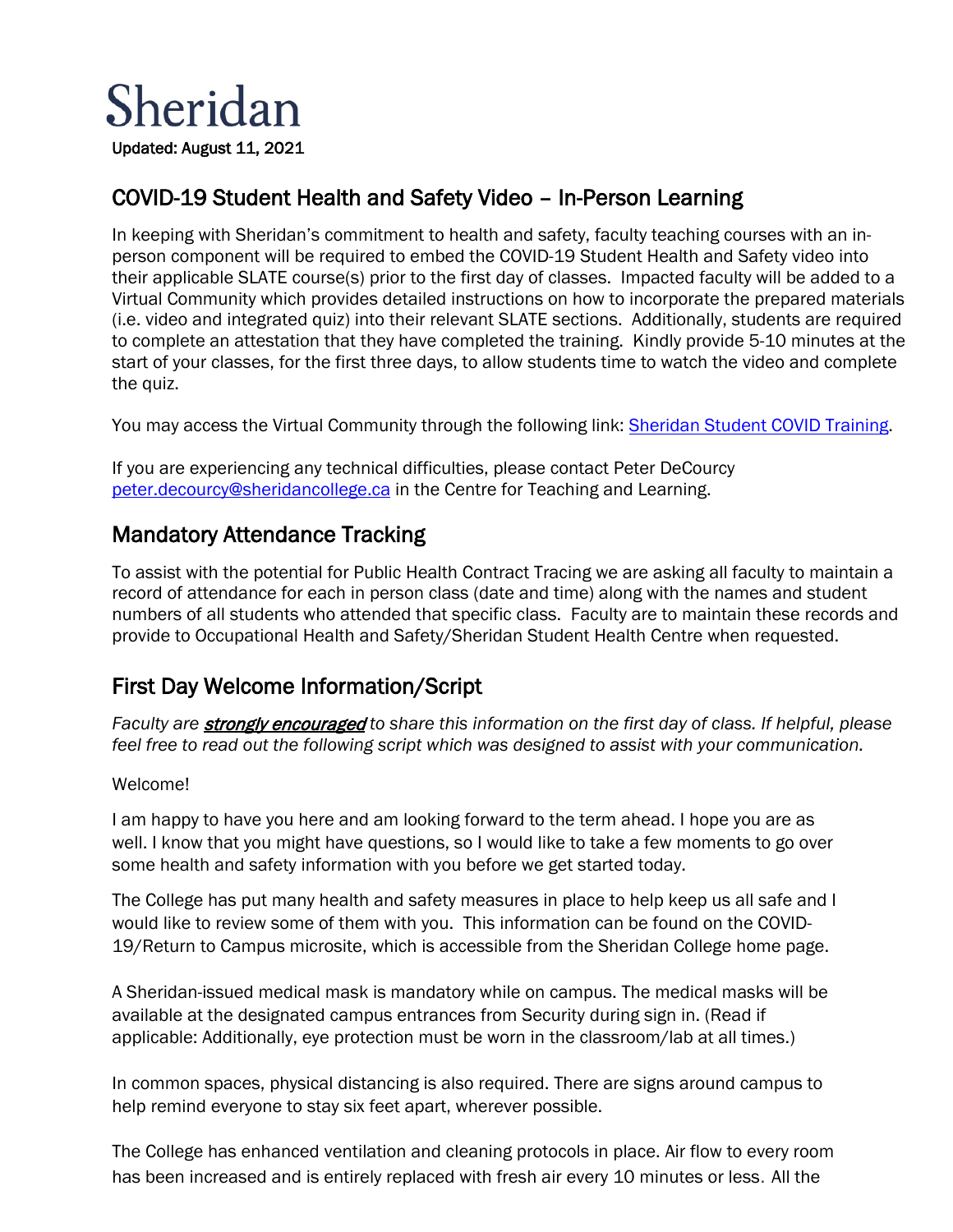high-touch common areas, such as hand railings, elevator buttons, etc. are cleaned at least twice daily. At the beginning and end of class, please use the disinfectant wipes provided to clean your space and any equipment.

This is very important, if you feel sick, please stay home. If you are unwell and think you might have COVID-19, the College is asking students to notify The Sheridan Student Health Centre at 905-845-9430 ext. 5153 to maintain the safety of our community. The Sheridan Student Health Centre will advise you on next steps. When you inform the Sheridan Student Health Centre, you're keeping everyone safe because Sheridan can inform others to monitor for COVID-19 symptoms, take measures to clean and disinfect, and work with Public Health as needed. Please know that Sheridan will not share your name or other identifying information in our notification to other Sheridan members.

If the College becomes aware that any students or staff are potentially at high risk, they will communicate that to you directly via your SLATE e-mail. Sheridan will treat every potential COVID-19 case seriously, with the Sheridan Student Health Centre or Occupational Health and Safety taking the lead and working with Public Health.

With all that's going on, please keep in mind that there could be rumours or inaccurate information circulating. All official Sheridan communication regarding COVID-19 will be posted on www.sheridancollege.ca/covid-19. If you hear of anything that concerns you, please let me know.

I know that's a great deal of information to take in. I appreciate your cooperation in helping to keep the Sheridan community safe.

Before we begin class today, I would like to provide everyone with 10 minutes to watch the COVID-19 training video in SLATE and to complete the quiz that follows. If you have already done the training, you may use this time for other quiet activities.

Thank you.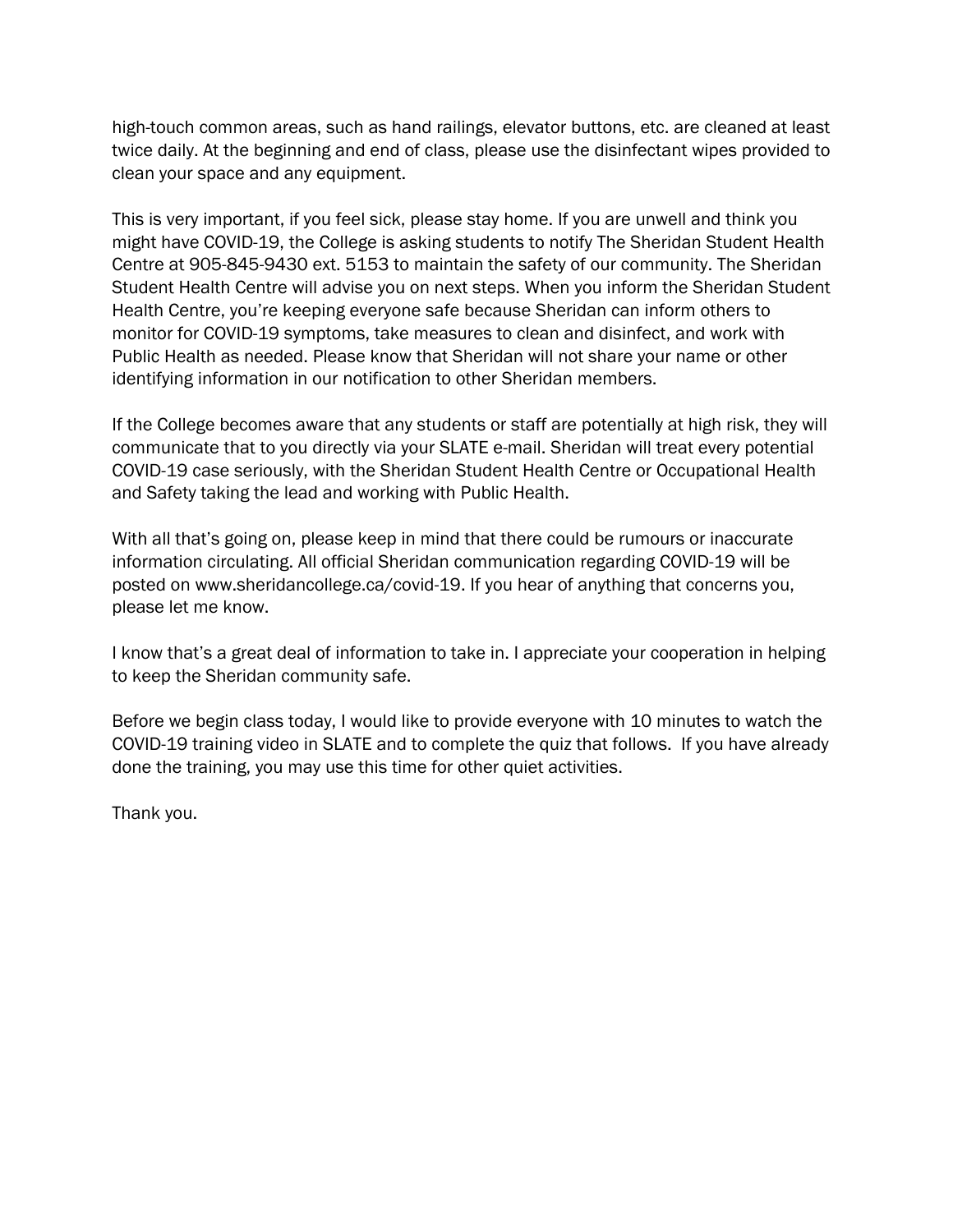# ⇂  $\overline{a}$

## FAQ and Resource Document for Faculty/Instructors Engaged in In-Person **Teaching**

Please note that an email [\(careandwellness@sheridancollege.ca\)](mailto:careandwellness@sheridancollege.ca) and confidential phone line (905-815-4009) have been set up for COVID-19-related inquiries and concerns.

*\*Please note: Do not include a student's name or personal details in email subject lines.*

#### **A List of FAQs**

| 3. I don't feel comfortable teaching my class because a student is exempt from wearing a mask. What can I do?  4         |  |
|--------------------------------------------------------------------------------------------------------------------------|--|
|                                                                                                                          |  |
|                                                                                                                          |  |
|                                                                                                                          |  |
| 7. What do I do if a student calls to inform me that they've developed symptoms today and they were on campus            |  |
| 8. What do I do if a student calls to inform me that they were ill yesterday, but they are on campus today?  6           |  |
| 9. What do I do if a student calls to inform me they've been in contact with someone who 'may' be positive for COVID-19? |  |
| 10. If a student thinks they may have COVID-19, has been tested and is waiting for results, what should they do? What    |  |
| 11. If a student has a confirmed case/has tested positive for COVID-19, what do they need to do? What do I need to do? 8 |  |
| 12. If one of my students has a confirmed case of COVID-19, do I have to cancel classes? For how long?                   |  |
| 13. If one of my students has a confirmed case of COVID-19, what cleaning and disinfection measures will take place? 9   |  |
|                                                                                                                          |  |
|                                                                                                                          |  |
|                                                                                                                          |  |
|                                                                                                                          |  |
|                                                                                                                          |  |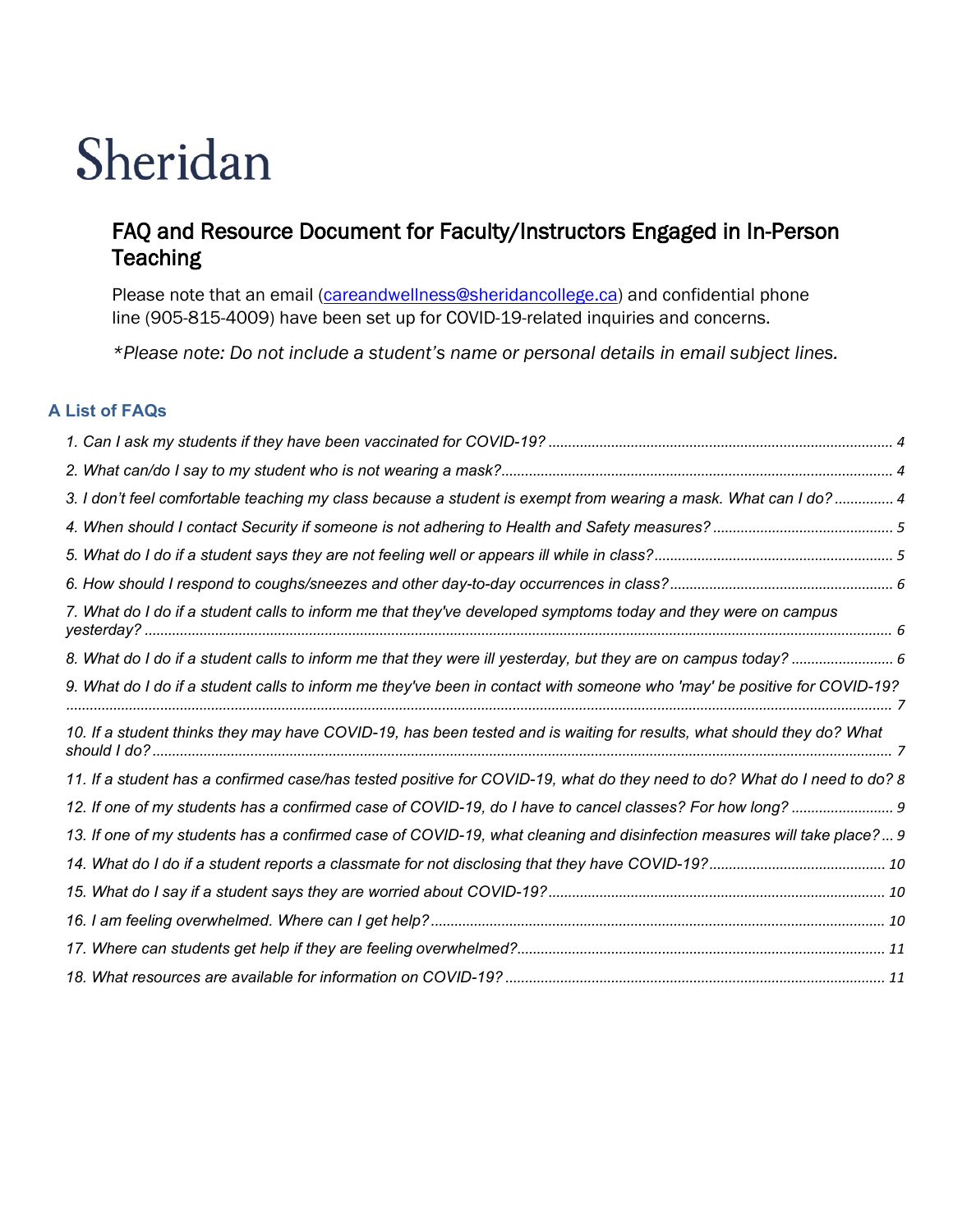#### <span id="page-3-0"></span>1. Can I ask my students if they have been vaccinated for COVID-19?

o Answer: No, vaccination status is personal health information, and it is not appropriate to ask anyone to disclose personal health information.

#### <span id="page-3-1"></span>2. What can/do I say to my student who is not wearing a mask?

- o Answer: Remember that some students may have a medical exemption from wearing a mask. Sheridan's Student Health Centre and Occupational Health and Safety Teams will endeavour to ensure some form of face-covering (e.g., face shield, a cloth wrapped around nose and mouth, etc.) is worn by those who require an accommodation. Be respectful when communicating with someone who is not wearing a mask. If they indicate that they are exempt, do not ask them why. If they are not exempt, remind them of our shared responsibility for health and safety, and that masks are mandatory on Sheridan Campuses.
- o Who do I contact: If sending an email to the student, copy your Associate Dean.
- o Next Steps: Students requesting accommodation due to disability-related reasons should contact [\(askanadvisor@sheridancollege.ca\)](mailto:askanadvisor@sheridancollege.ca).
- o Script/Email: IF NOT EXEMPT: As you know, health and safety is a shared responsibility. Sheridan has a COVID-19 Policy in place that requires the use of a Sheridan-issued medical face mask on campus. This measure is in place to keep us all safe. If you do not follow these rules, I am going to have to ask you to leave the class. If you need a mask today, we can provide you with one. If you require an accommodation due to disability-related reasons, you should contact [\(askanadvisor@sheridancollege.ca\)](mailto:askanadvisor@sheridancollege.ca).

#### <span id="page-3-2"></span>3. I don't feel comfortable teaching my class because a student is exempt from wearing a mask. What can I do?

- o Answer: Masks are just one of the health and safety measures that can help to reduce the risk of COVID-19. Measures at Sheridan include increased air exchanges and filtration, cleaning and disinfecting frequencies, distribution of hand sanitizers, signage to encourage frequently hand washing / hand sanitization, mandatory COVID-19 Training, screening for campus access, and contact tracing. Additionally, for students requiring a mask accommodation, Sheridan's Student Health Centre and Occupational Health and Safety Teams will endeavour to ensure some form of face-covering (e.g., face shield, a cloth wrapped around nose and mouth, etc.) is worn. If you continue to have health and safety concerns, please speak to your Associate Dean.
- o Who do I contact: Associate Dean
- o Next Steps: Once you have contacted your Associate Dean, they will work with you to identify next steps.
- o Script/Email: N/A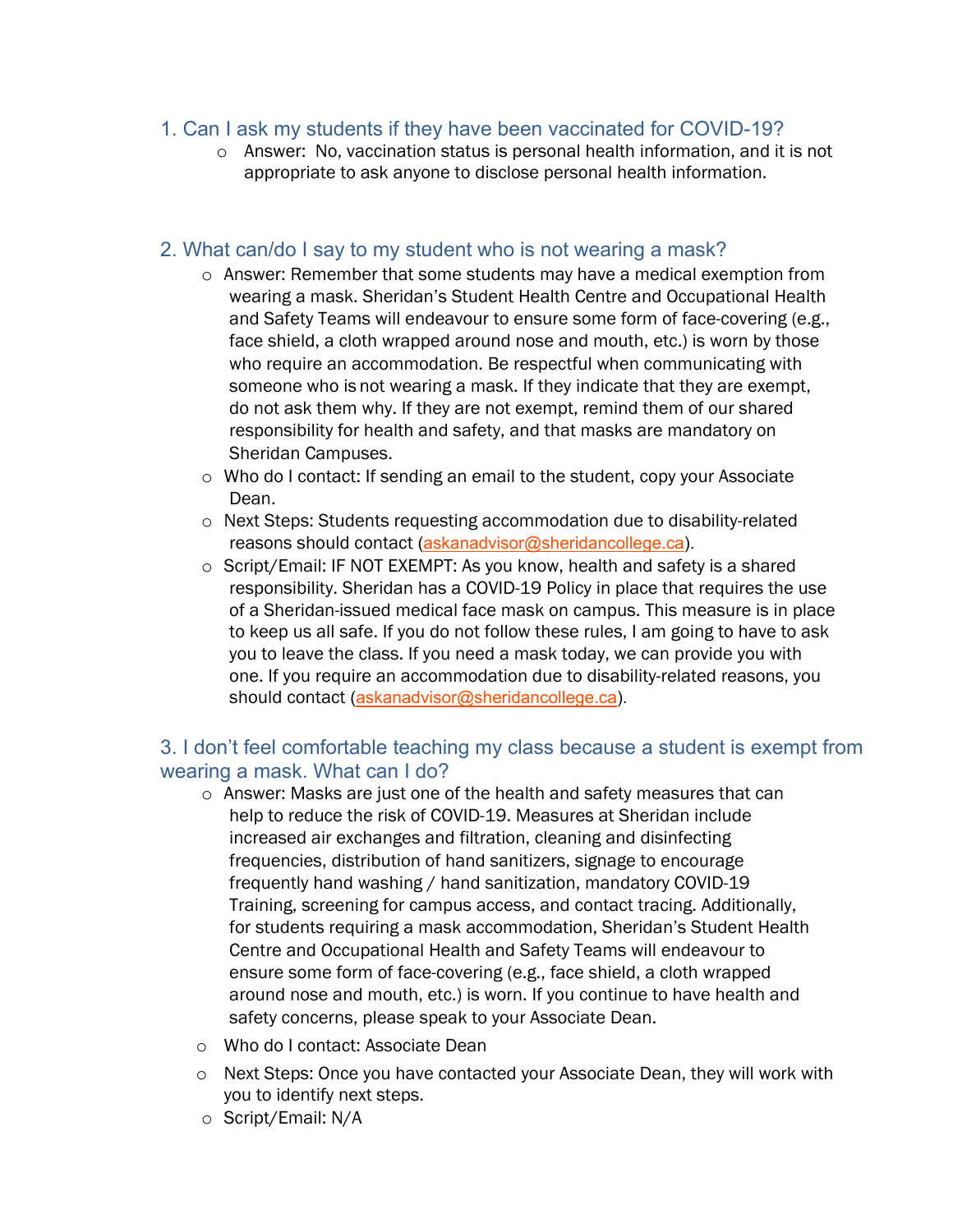## <span id="page-4-0"></span>4. When should I contact Security if someone is not adhering to Health and Safety measures?

- $\circ$  Answer: If you have explained the importance of following the health and safety protocols (e.g., wearing a mask, hand washing/hand sanitization, frequent cleaning of surfaces, etc.) and the student still will not comply, you may ask them to leave the class. If a student is disruptive or not following the rules, you can ask them to leave. If you require assistance, contact Security at 905-815-4044 or ext. 4044 from a Sheridan landline telephone. Also, familiarize yourself with the Sheridan Alert! App, which houses important emergency contact information and an option to fill out a security report. Please keep in mind that some students may have a medical exemption from wearing a mask but will don a different type of face covering (e.g., face shield). Always be respectful when speaking to someone who has an accommodation and may not be wearing a mask.
- o Who do I contact: Security, if necessary.
- o Next Steps: If Security was contacted, the situation may be further investigated through the Student Code of Conduct by the Student Rights and Responsibilities Office, if necessary.
- o Script/Email: N/A

#### <span id="page-4-1"></span>5. What do I do if a student says they are not feeling well or appears ill while in class?

o Answer: Anyone who is feeling ill should not come to or be on campus.

If the student is already on campus, please show compassion and ask the student if he/she/they are feeling okay, ensure they are wearing a mask and, if not, ask the student to wear one. Keep in mind that some students may be using an alternative to a mask. Please ask the student to leave campus immediately. Students taking public transit can be directed to Security for a taxi chit.

If the student is not yet on campus, ask the student to complete the COVID self-screening assessment with honesty on the Sheridan Alert App. The student should follow the direction of the screening.

- $\circ$  Who do I contact: Security, if assistance is needed by the student to leave campus.
- o Next Steps: Advise the student to leave campus immediately and to contact their health-care provider or Sheridan Student Health Centre at 905-845- 9430 ext 5153. Faculty are asked to academically support the student during their isolation requirements as needed.
- o Script/Email:
	- Email to the Student:
		- I understand/It appears you are not feeling well. I am sorry to hear that. The College is asking anyone who is ill to remain at home, so I would ask that you go home now/stay home.
		- If you took public transportation, is it possible for a family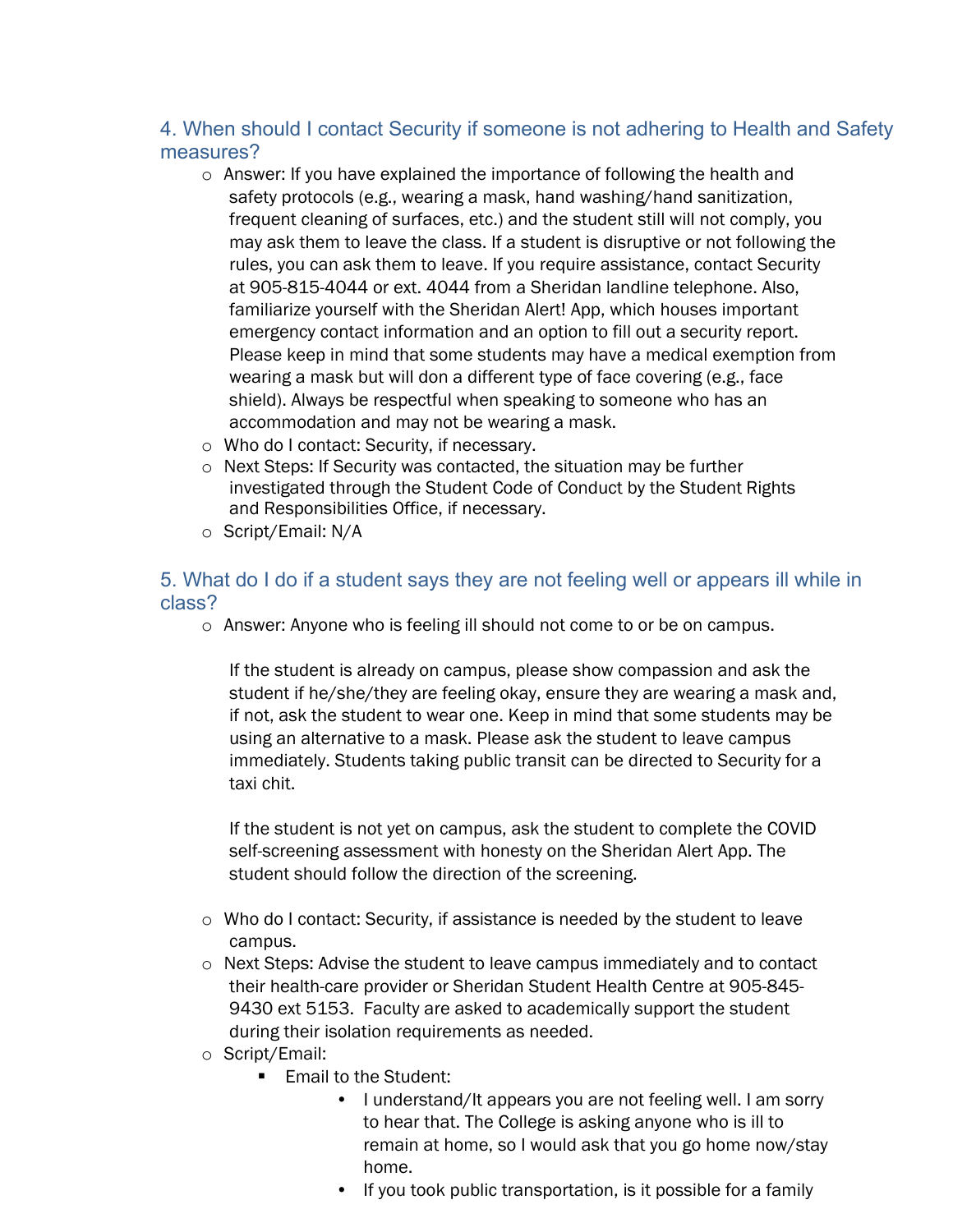member to pick you up? If not, Sheridan can offer you a cab ride home. Please go to directly to the Security desk and they will provide you with a taxi chit.

- I would also encourage you to contact your health-care provider or call the Sheridan Student Health Centre at 905- 845-9430 ext 5153.
- Should you require self-isolation, I will work on a way to facilitate your learning during that time. I will be in contact with you soon to discuss how we will do that. I hope you feel better soon.

### <span id="page-5-0"></span>6. How should I respond to coughs/sneezes and other day-to-day occurrences in class?

o Answer: No response should be needed for the odd cough or sneeze. All students should be wearing a mask (unless they are medically exempt and wearing an alternate face covering) and practicing hand hygiene. If there is persistent coughing or sneezing, follow the Next Steps and Script/Email from Question 4.

## <span id="page-5-1"></span>7. What do I do if a student calls to inform me that they've developed symptoms today and they were on campus yesterday?

- o Answer: Immediately email the student and ask them to remain at home and provide them with guidance for next steps outlined in the script below.
- o Who do I contact: The student, who disclosed symptoms to you.
- o Next Steps: Advise the student to seek medical advice using the script/email below. Faculty are asked to academically support the student during their isolation requirements as needed.
- o Script/Email:
	- **Email to the Student:** 
		- I understand you are not feeling well. I am sorry to hear that. The College is asking anyone who is ill to remain at home
		- I would also encourage you to contact your health-care provider or call the Sheridan Student Health Centre at 905-845-9430 ext 5153
		- Should you require self-isolation, I will work on a way to facilitate your learning during that time. I will be in contact with you soon to discuss how we will do that. I hope you feel better soon.

## <span id="page-5-2"></span>8. What do I do if a student calls to inform me that they were ill yesterday, but they are on campus today?

- $\circ$  Answer: Whether the student should be on campus if they were ill yesterday will be assessed on a case-by-case basis. Ask the student if they have been cleared by a health professional for return to campus. If not, encourage the student to contact their health-care provider or call the Sheridan Student Health Centre at 905-845-9430 ext 5153.
- o Who do I contact: The student, who disclosed symptoms to you.
- o Next Steps: Advise the student to seek medical advice using the script/email below. Faculty are asked to academically support the student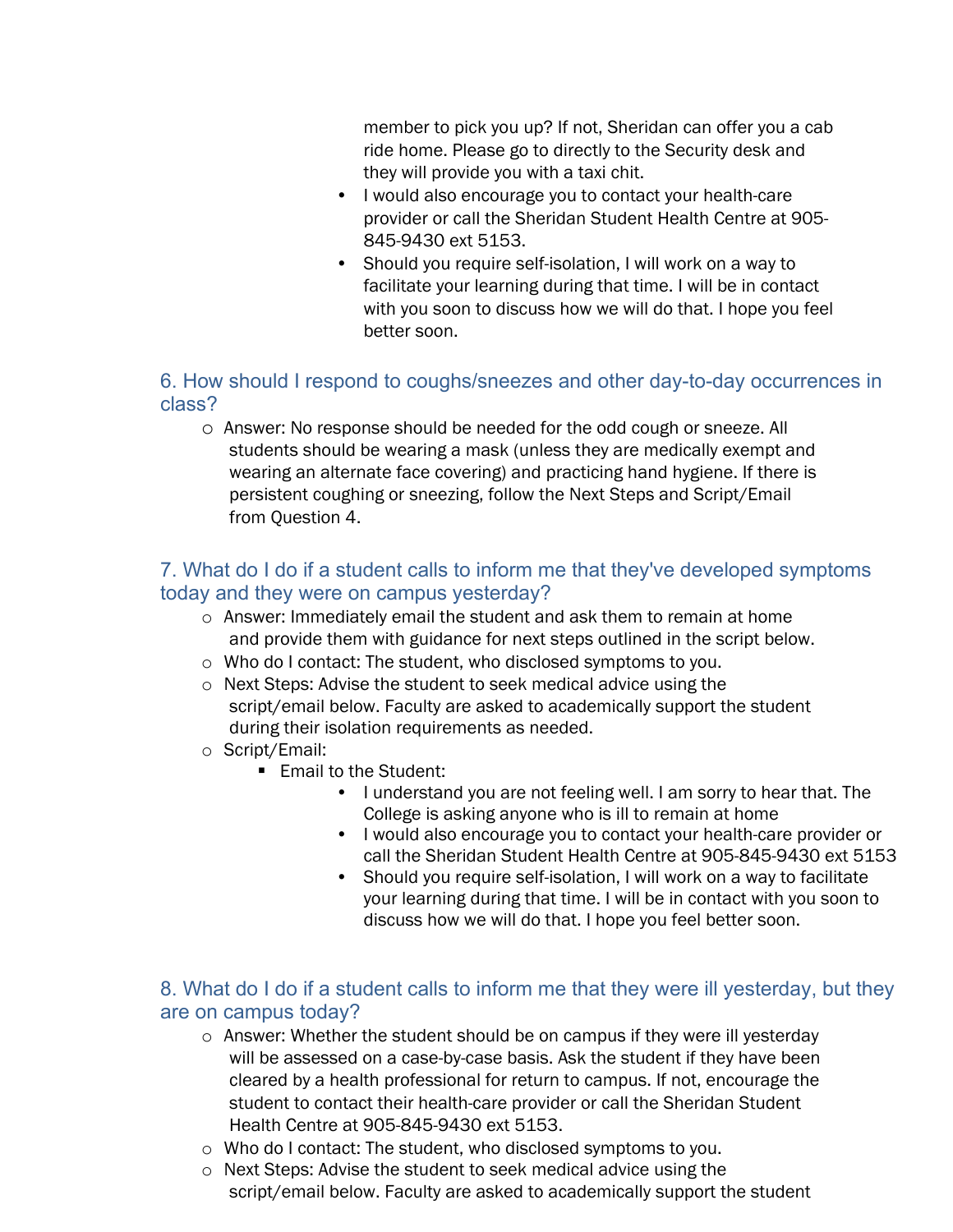during their isolation requirements as needed.

- o Script/Email:
	- **Email to the Student:** 
		- I understand you are not feeling well. I am sorry to hear that. The College is asking anyone who is ill to remain at home
		- I would also encourage you to contact your health-care provider or call the Sheridan Student Health Centre at 905-845-9430 ext 5153
		- Should you require self-isolation, I will work on a way to facilitate your learning during that time. I will be in contact with you soon to discuss how we will do that. I hope you feel better soon.

## <span id="page-6-0"></span>9. What do I do if a student calls to inform me they've been in contact with someone who 'may' be positive for COVID-19?

- o Answer: The student should seek advice from a healthcare practitioner. If they continue to pass the Sheridan Alert App Self-Screening, they are able to attend campus. People who are fully vaccinated are not required to isolate after an exposure and should self monitor for symptoms. If they develop symptoms, they should isolate immediately and contact their health-care provider or call the Sheridan Student Health Centre at 905- 845-9430 ext 5153. (NOTE: Do not ask the student if they are vaccinated or not.)
- o Who do I contact: The student, who disclosed their possible exposure.
- o Next Steps: Advise the student to seek medical advice using the script/email below. Faculty are asked to academically support the student during their isolation requirements as needed.
- o Script/Email:
	- **Email to the Student:** 
		- Thank you for letting me know of your possible exposure.
		- I would also encourage you to contact your health-care provider or call the Sheridan Student Health Centre at 905-845-9430 ext 5153.
		- If you continue to pass the Sheridan Alert App Self-Screening, you are able to attend campus.

## <span id="page-6-1"></span>10. If a student thinks they may have COVID-19, has been tested and is waiting for results, what should they do? What should I do?

- o Answer: The student should remain at home while waiting for the test results. If the student tests positive, they should report their diagnosis to the Sheridan Student Health Centre at 905-845-9430 ext. 5153.
- o Who do I contact: The student, who disclosed they are awaiting test results.
- o Next Steps: Advise the student to contact the Sheridan Student Health Centre if they test positive. Faculty are asked to academically support the student during their isolation requirements as needed.
- o Script/Email:
	- Email to the Student: I understand that you are concerned that you have COVID-19 and were tested for COVID-19. While waiting for the results, I ask that you please take care of your health and stay at home. If you test positive, please contact the Sheridan Student Health Centre at 905-845-9430 ext. 5153 and they will give you instructions on when you can return to campus. I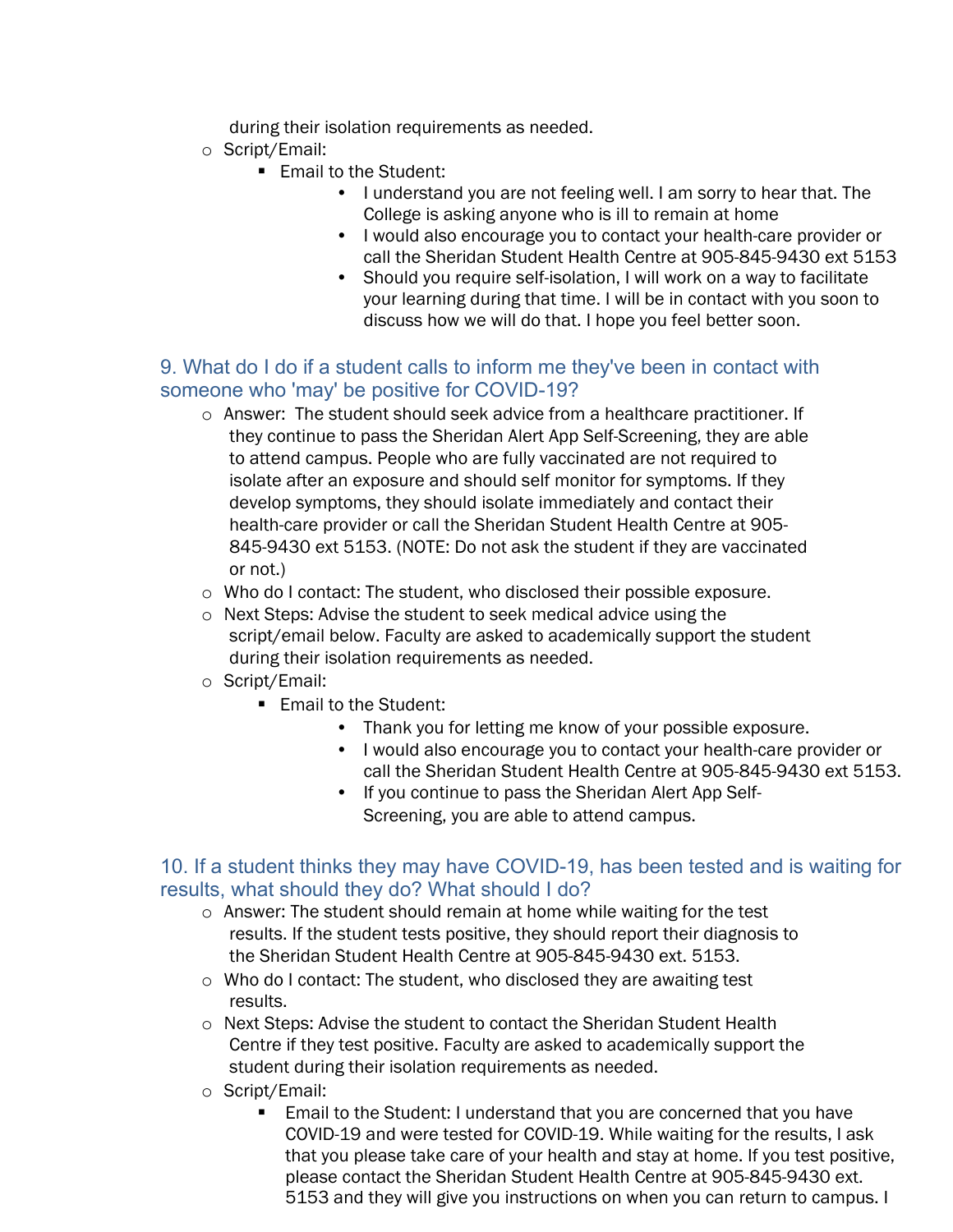will work with you to support your learning as needed during your isolation. I will be in contact with you soon to discuss how we will do that. I hope you feel better soon.

#### <span id="page-7-0"></span>11. If a student has a confirmed case/has tested positive for COVID-19, what do they need to do? What do I need to do?

o Answer: Please ask the student to follow all directions provided by Public Health, [including directions for self-isolation](https://www.ontario.ca/page/2019-novel-coronavirus#section-10), and to let Sheridan know by calling the Sheridan Student Heath Centre at 905-845-9430 ext. 5153. The Sheridan Student Health Centre will provide the student a clearance note based on an assessment by a medical professional. Please email Tammy Datars, Senior Manager, Student Healthcare Services regarding the student health concern.

You can continue to hold in-class activities. If there are steps to be taken (e.g., cancelling class), you will be informed by Sheridan's Occupational Health and Safety Services (OHS). If you do not hear from OHS, it is because the student's COVID-19 diagnosis does not place you or your students at a high risk of exposure.

Please do not share the medical diagnosis of a student with anyone except Tammy Datars, who is a regulated healthcare professional. After asking the student to contact Sheridan Student Heath Centre and e-mailing Tammy Datars, you do not have a further duty to report your student's diagnosis to other students or employees. That duty and responsibility rest with the Local Public Health Unit who will investigate and be in touch with the Sheridan Student Health Centre and/or OHS. Please allow them to coordinate and carry out their job.

The local Public Health Unit may, based on their investigation, communicate directly with certain Sheridan employee(s) and student(s) regarding cases. In addition, Peel and Halton Region Public Health Units and Sheridan have on-going and frequent communication. If there are additional steps to be taken, you will be informed by Public Health Unit(s) and/or Sheridan.

If you have questions and concerns due to the student's disclosure/confirmed COVID-19 case, please contact OHS at [ohsservices@sheridancollege.ca.](mailto:ohsservices@sheridancollege.ca)

- o Who do I contact: The student who disclosed COVID-19 diagnosis and then Tammy Datars, Senior Manager, Student Healthcare Services
- o Next Steps: Continue to hold in-class activities as scheduled. Ask the student to contact the Sheridan Student Health Centre. Faculty are asked to email to Tammy Datars, Senior Manager, Student Healthcare Services using the script/email below. Faculty are asked to academically support the student during their isolation requirements as needed.
- o Script/Email:
	- **Email to the Student I am very sorry to hear about your diagnosis.** Please be sure to follow the directions provided by Public Health and self-isolate. If you have not already done so, I would ask you to follow up with the Sheridan Student Health Centre at 905-845-9430 ext. 5153 who can provide you with additional support and tell you when you can return to campus. I will work with you to support your learning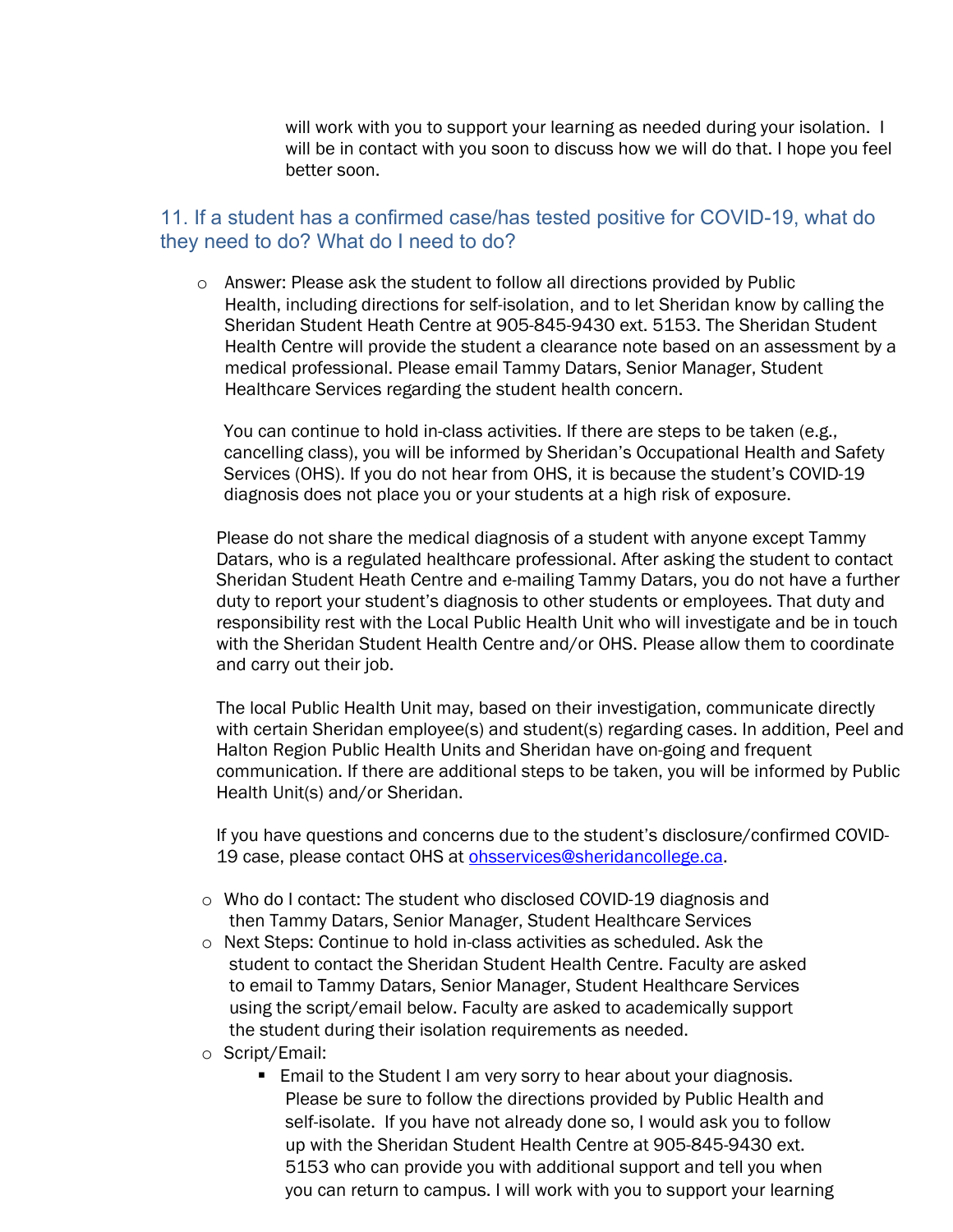as needed during your isolation. I will be in contact with you soon to discuss how we will do that. I hope you feel better soon.

- **Email to Tammy Datars [\(tammy.datars@sheridancollege.ca\)](mailto:tammy.datars@sheridancollege.ca):** 
	- Subject Line: Student Health Concern
	- Body of Email: Student [name, student number] reported a health concern to me today. I told them to immediately leave campus and/or self-isolate, and to follow up with you at ext. 5153

### <span id="page-8-0"></span>12. If one of my students has a confirmed case of COVID-19, do I have to cancel classes? For how long?

Answer: Given the numerous safety measures in place, (including daily screening, mask requirements, enhanced cleaning and disinfection, and increased ventilation and high vaccination rates in our community) oncampus interactions are generally deemed to be low risk for COVID-19. Therefore, even if a student in your class has COVID-19, in most cases, you can continue to hold in-class activities.

However, please remain flexible as each situation will require a different response. Any response to a confirmed COVID-19 case on campus will be directed in consultation with the local Public Health Unit, Sheridan's Student Health Centre and Occupational Health and Safety Services (OHS). The Associate Dean will be informed as required. You will be provided direction as to whether the class will be cancelled and/or the type of communication that will take place based on direction from Public Health.

If you continue to have health and safety concerns please review these with your Associate Dean.

- o Next Steps: Continue to hold in-class activities as scheduled. Wait for further instruction from your Associate Dean/OHS. If you have any questions as to your personal health please follow up with an email to [ohsservices@sheridancollege.ca.](mailto:ohsservices@sheridancollege.ca)
- o Who do I contact: Associate Dean or OHS
- o Email/Script: N/A.

#### <span id="page-8-1"></span>13. If one of my students has a confirmed case of COVID-19, what cleaning and disinfection measures will take place?

- o Answer: Once the case is reviewed by a member of Sheridan's Student Health Centre/Occupational Health and Safety Services (OHS), any areas that were impacted would be thoroughly cleaned using protocols that are effective in killing the COVID-19 virus by Facilities Services. There may be a requirement for the faculty member or a technologist to clean and disinfect or discard specialized equipment, tools, or materials. If necessary, these instructions will come from OHS.
- o Who do I contact: N/A
- o Next Steps: The Facilities team will follow the direction of Sheridan Student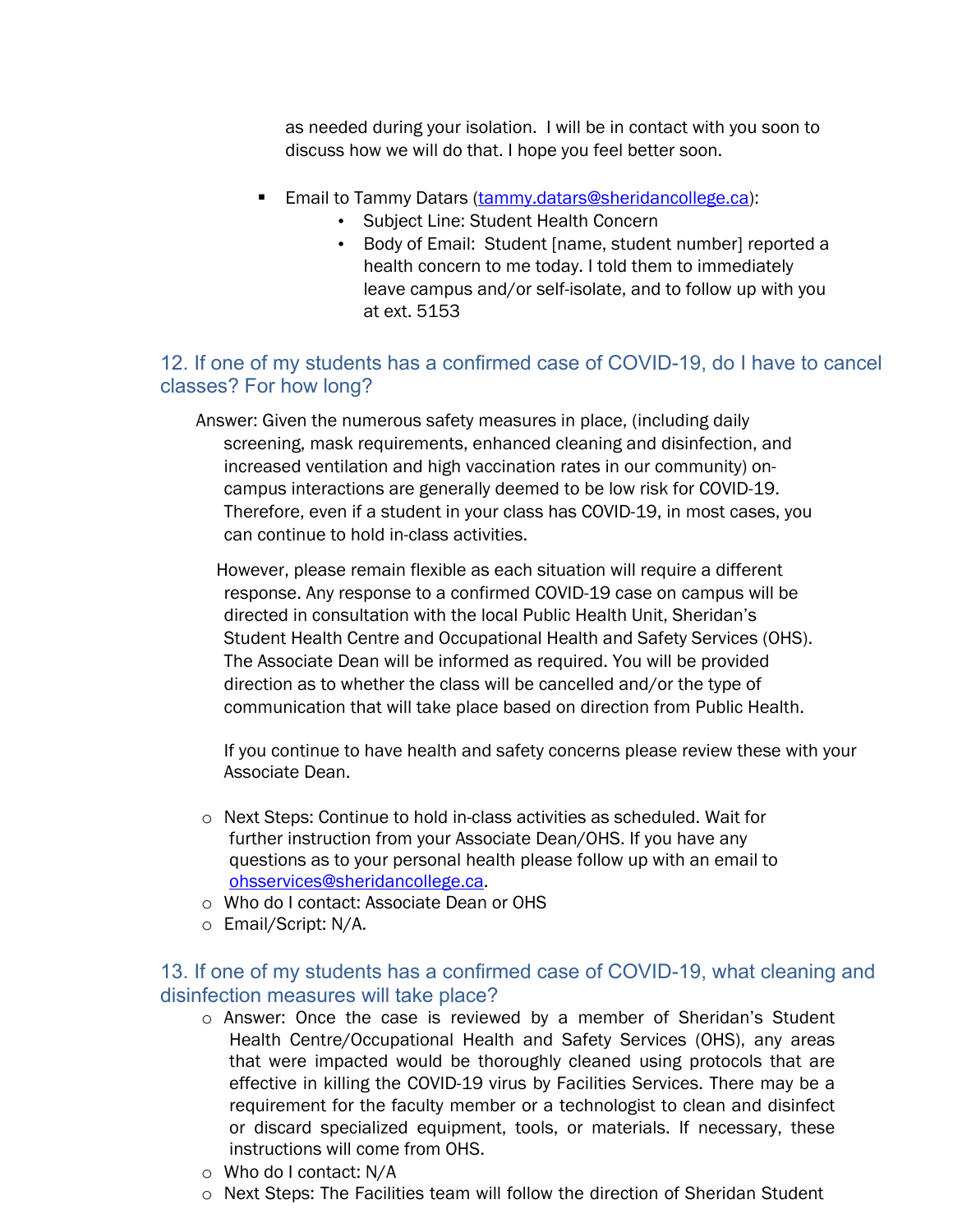Health Centre, OHS, and/or Public Health, on a case-by-case basis.

o Script/Email: N/A

### <span id="page-9-0"></span>14. What do I do if a student reports a classmate for not disclosing that they have COVID-19?

- o Answer: Please email the student, who reported to you about the classmate, and ask them to contact the Sheridan Student Health Centre at 905-845-9430 ext. 5153. The Sheridan Student Health Centre will work with Public Health to determine next steps, if any, and liaise with the student(s). If any follow up with you is required, Occupational Health and Safety Services will contact you directly
- o Who do I contact: The student, who disclosed their classmate's COVID-19 diagnosis.
- o Next Steps: Ask the student, who was exposed to the classmate's COVID-19, to contact Sheridan Student Health Centre. Faculty are asked to academically support the student during their isolation requirements as needed.
- o Script/Email:
	- **Email to Student:** 
		- I'm sorry to hear that you're concerned about your classmate's health. If you have not already done so, I would ask you to follow up with the Sheridan Student Health Centre at 905-845-9430 ext. 5153 who can provide you with additional support. If you are requested to self-isolate, I will work with you to support your learning as needed during your isolation.

#### <span id="page-9-1"></span>15. What do I say if a student says they are worried about COVID-19?

- $\circ$  Answer: Remind them that many health and safety protocols have been put in place to help keep the community safe. Direct them to the information on Sheridan's website. If they have specific concerns regarding symptoms or exposure, they can use the self-assessment developed by the Government of Ontario at [covid-19.ontario.ca/self](https://covid-19.ontario.ca/self-assessment/)[assessment,](https://covid-19.ontario.ca/self-assessment/) or speak with someone in the Sheridan Student Health Centre at ext. 5153.
- o Who do I contact: You could refer them to [careandwellness@sheridancollege.ca,](mailto:careandwellness@sheridancollege.ca) if questions persist.
- o Next Steps: No action is required by the faculty at this time.
- o Script/Email: N/A

#### <span id="page-9-2"></span>16. I am feeling overwhelmed. Where can I get help?

- o Supports are in place for all employees who need them, including Employee and Family Assistance Program (EFAP) services [\(www.workhealthlife.com\)](http://www.workhealthlife.com/), which provides you and your family with immediate and confidential support to help resolve work, health, and life challenges.
- o Lifeworks and the Government of Ontario's [AbilitiCBT program](https://ontario.abiliticbt.com/home) is an internet-based cognitive behavioral therapy designed to address anxiety, depression, and anxiety symptoms related to the